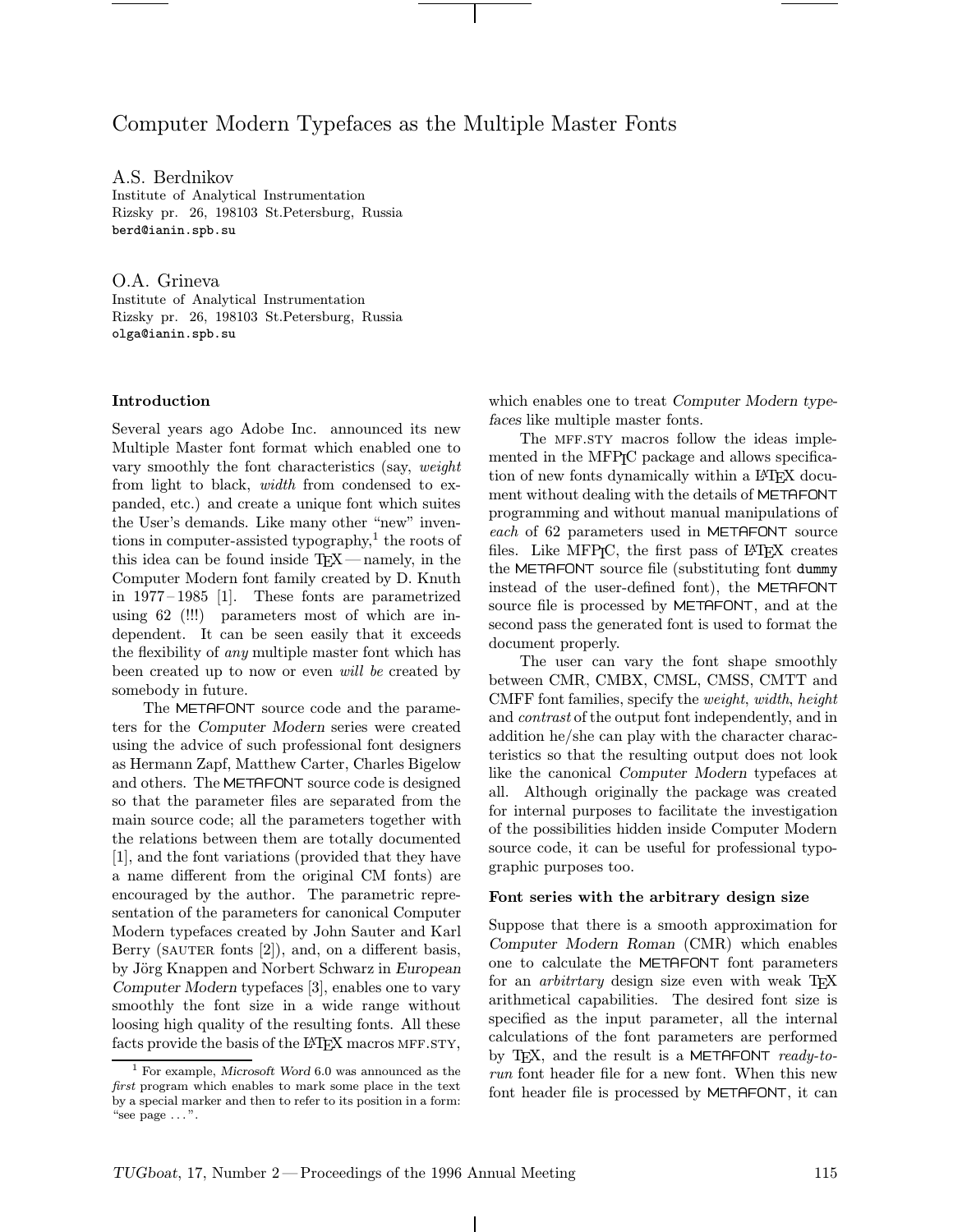be used in TEX documents like other generic TEX fonts.

## This operation is performed by the command

\FontMFF[fntscaled]{fntcmd}{filename}{size} The command *fntcmd* will switch to the desired font as is done by the IATEX commands  $\bf b$ f,  $\bf s$ l,  $\bf s$ f, etc. The file filename.mf will contain the META- FONT source for a new font (please, never use the font name which is already used in CM or DC or some other standard fonts!). The parameter size specifies the design size of the new font, and the optional parameter fntscaled specifies the additional scaling of this font in LAT<sub>EX</sub> document. Using the commands described in the following sections the user can vary the shape of the font characters in a wide range.

It is interesting to compare the possibilities of this simplest form of parametrization of CMR fonts and the PostScript vector fonts. The nearly-proportional changing of the font dimensions with respect to the magnification parameter is the analog of the linear scaling of the PostScript fonts. The non-linear relationship of the inter-character spacing from the font size imitates the *tracking* mechanism implemented in PostScript fonts (which is not taken into account in most cases by text processors). The fact that the ratio height/width is a non-constant (and non-linear) function of the font size is a serious advantage of these pseudo-CMR fonts in comparison with the linearly scaled PostScript fonts since it enables one to make the font proportions more suitable for the human eye (it is well known that for good eye recognition, small letters are to be more expanded and have greater inter-character spacing).

There are at least *two* ready-to-use font approximations available from CTAN. The first one is the METAFONT SAUTER font package  $[2]$ . It uses the smooth functions composed from constant, linear and quadratic pieces which are constructed so that for canonical font sizes they produce nearly the same \*.mf files as the ones used by the original Computer Modern typefaces. Although the latest version of SAUTER is dated 1992, and in 1995 the parameters of Computer Modern fonts were again slightly changed, it seems still to be the most reliable source of the fonts with intermediate design sizes.

The other approximation is realized in DC and TC fonts by by Jörg Knappen and Norbert Schwarz [3]. It is based on cubic splines —Lagrange cubic splines or canonical cubic splines — using the parameters of Computer Modern typefaces as the base points. Although generally piecewise-cubic func-

| $\boldsymbol{0}$ | $\begin{matrix} \textrm{A}\ \textrm{Q}\ \end{matrix}$ | $\rm \frac{B}{R}$ | $\frac{\text{C}}{\text{S}}$ | $\mathbf{a}$<br>$\overline{q}$ | $\mathbf b$<br>$\mathbf r$                | $\mathbf C$<br>S  |
|------------------|-------------------------------------------------------|-------------------|-----------------------------|--------------------------------|-------------------------------------------|-------------------|
| 1/3              | A<br>Q                                                | B<br>R            | C<br>S                      | a<br>q                         | ${\bf b}$<br>ľ                            | $\mathbf{c}$<br>S |
| 2/3              | A<br>Q                                                | B<br>R            | C<br>S                      | a<br>q                         | b<br>ľ                                    | $\mathbf{c}$<br>S |
| $\mathbf{1}$     | A<br>$\overline{\mathsf{Q}}$                          | B<br>R            | C<br>S                      | a<br>q                         | $\boldsymbol{\mathsf{b}}$<br>$\mathbf{r}$ | $\mathbf c$<br>S  |

Figure 1: CMSS series

tions produce good quality approximations, it is not so with the data extracted from Computer Modern METAFONT files. The plots of the parameters, with respect to the design size, are "noisy" functions with some abrupt jumps since these parameters were selected manually to optimize the font shape, not the mathematical plots. As a result the cubic smooth approximations obey parasitic local minima and maxima and do not work far outside the range of design sizes used as the base data points. The DC and TC fonts with intermediate font sizes are visually good even with these "mathematical" defects, but for some specific reasons these defects could work badly when implemented in MFF.STY.

The first version of MFF.STY was based on piecewise-linear and piecewise-cubic (Lagrange splines) functions using Computer Modern typefaces as the reference data. To eliminate the parasitic local minima and maxima, some data points were slightly changed, and new data points were added to guarantee a good behavour of the approximating expressions outside the range  $5pt-17.28pt$ . The current version of MFF.STY is based on the SAUTER-type approximation with some modifications (especially for cmff and cmfib fonts). $^{2}$  As an option the piecewiselinear and the piecewise-cubic approximations based on DC data could be be included in futher versions of MFF.STY while the variated Computer Modern data used in the intermediate versions becames more-orless obsolete.

 $2$  The reason to use SAUTER was the following: it is not a good idea to modify voluntary the original Computer Modern parameters.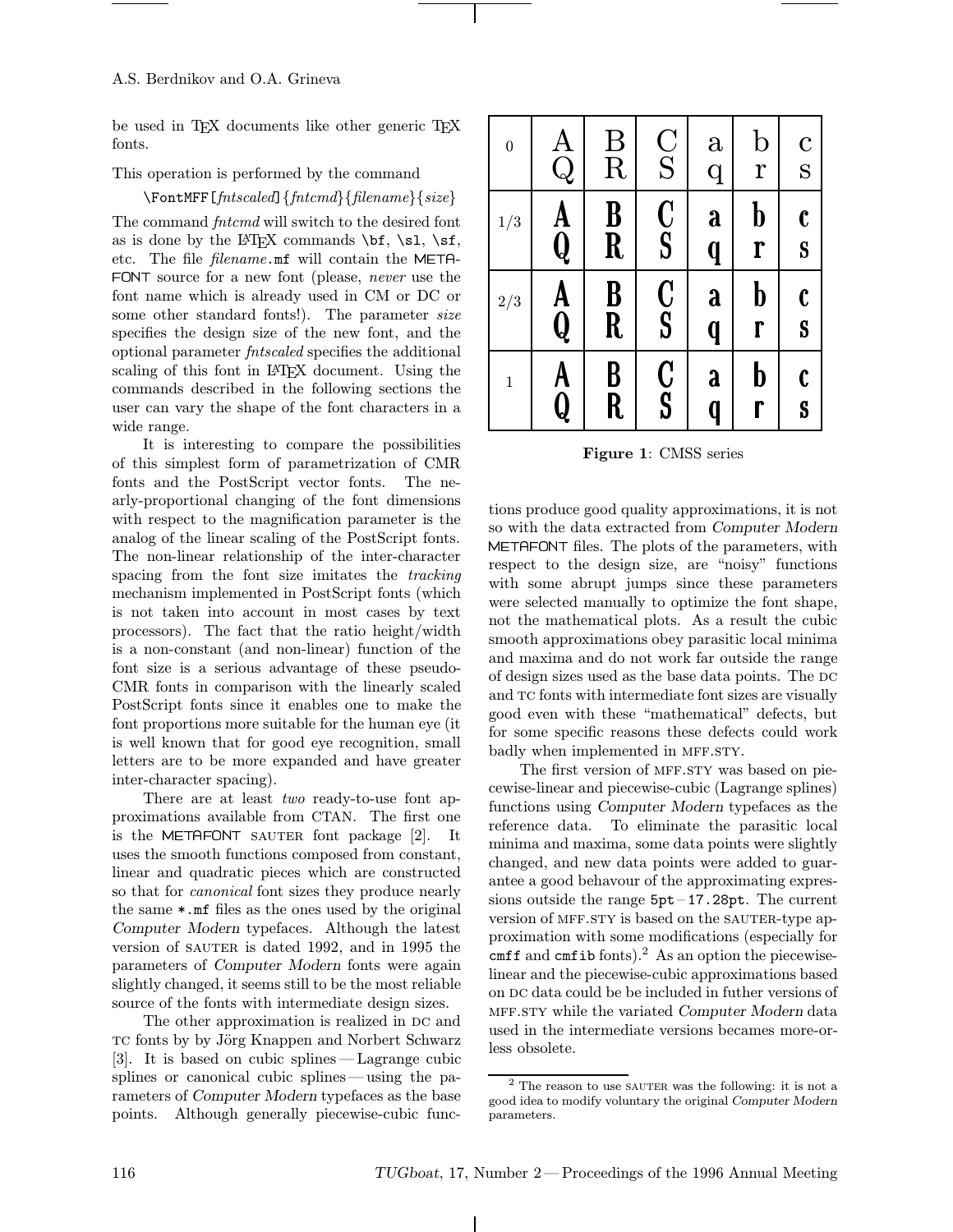| Computer Modern Typefaces as the Multiple Master Fonts |  |  |  |  |  |
|--------------------------------------------------------|--|--|--|--|--|
|--------------------------------------------------------|--|--|--|--|--|

| $\boldsymbol{0}$ | $\rm A$<br>$\overline{Q}$    | Β<br>R                      | $\frac{C}{S}$                   | $\mathbf{a}$<br>$\overline{q}$ | $\rm{b}$<br>$\mathbf r$ | $\mathbf C$<br>S  | I                   |
|------------------|------------------------------|-----------------------------|---------------------------------|--------------------------------|-------------------------|-------------------|---------------------|
| 1/3              | $\mathbf A$<br>$\pmb Q$      | $\bf{B}$<br>$\mathbf R$     | $\frac{\mathbf{C}}{\mathbf{S}}$ | a<br>q                         | ${\bf b}$<br>ľ          | $\mathbf{c}$<br>S | $\rm II$            |
| 2/3              | A<br>$\overline{\textbf{Q}}$ | $\frac{\text{B}}{\text{R}}$ | $\frac{C}{S}$                   | a<br>q                         | ${\bf b}$<br>r          | $\mathbf c$<br>S  | $\rm III$           |
| $\mathbf 1$      | A<br>Q                       | $\frac{\text{B}}{\text{R}}$ | $\frac{C}{S}$                   | a<br>q                         | ${\bf b}$<br>ľ          | $\mathbf c$<br>S  | ries-<br>$\epsilon$ |

Figure 2: CMTT series

#### Mixture of independent fonts

The Computer Modern fonts roman, bold, slanted, sans serif, typewriter, funny, dunhill, and quotation use the same METAFONT programs but with different values for font parameters. For each font series it is possible to construct the smooth approximations (similar to CMR font approximation mentioned in the previous section) which enables creation of a METAFONT header file with arbitrary design size.

Suppose that there are such smooth approximations, and it is possible to calculate for some fixed design size the parameters of legal CMR, CMBX, CMTT and CMSS fonts. All these fonts are generated by METAFONT without errors, and it can be supposed that the *weighted* sum of the parameters corresponding to these fonts also can be processed by METAFONT without error messages—at least we can expect it with good probability.

The CMTT fonts have nearly rectangular serifs, nearly no contrast between thin and thick lines, and are a little compressed in the vertical direction. The CMSS fonts have no serifs at all, their width is less than that of CMR fonts, and, although they also have no contrast, the thickness of their lines is greater as compared with CMTT. Other fonts have their own specific features, but in spite of this fact they can be "added" together—at least mathematically. The resulting font is no longer CMR, CMBX, CMTT, etc., but is something intermediate with a unique shape.

The CMBX fonts can be subdivided (to some extend artificially) into two independent font se-

| $\rm I$      | $\mathbf{A}$<br>$\mathbf{a}$ | $\rm{B}$<br>$\mathbf b$ | $\overline{\rm C}$<br>$\overline{C}$ | $\bf{l}$     | IJ<br>${\bf J}$               | $\rm K$<br>$\rm k$ |
|--------------|------------------------------|-------------------------|--------------------------------------|--------------|-------------------------------|--------------------|
| $\mathbf{I}$ | A<br>a                       | $\bf{B}$<br>$\mathbf b$ | $\mathbf C$<br>$\mathbf{c}$          | ٠<br>l       | J.<br>$\overline{\mathbf{a}}$ | K<br>$\mathbf k$   |
| III          | A<br>a                       | $\bm{\mathrm{B}}$<br>b  | $\overline{C}$<br>$\mathsf{C}$       | $\mathbf{i}$ | ل<br>i                        | $\rm K$<br>$\rm k$ |

Figure 3: Font Modifications

ries—one for "boldness" (i.e., weight) and one for "extension" (i.e., width). It makes the total scheme more closely related to the NFSS realized in  $\text{LFTF}X2_{\epsilon}$ . So in MFF.STY the CMBX font sequence is decomposed into CMB<sup>'</sup> (fonts which are as bold as CMBX and as wide as CMR, but which are different from the standard CMB10 font) and CMX (fonts which are as wide as CMBX and as bold as CMR).

The mixture of fonts is performed by the command \MFFcompose $\{\alpha_1\} \{\alpha_2\} \ldots \{\alpha_6\}$  where  $\alpha_1 - \alpha_6$ are some numerical values. The value  $\alpha_1$  corresponds to CMB,  $\alpha_2$  to CMX,  $\alpha_3$  to CMSS (sans serif font),  $\alpha_4$  to CMTT (typewriter font),  $\alpha_5$  to CMFIB ("Fibonacci" font), and  $\alpha_6$  to CMFF (funny font). If some parameter has the numerical value  $p_{cmr}$  for CMR font,  $p_{cmb}$  for CMB font with the same design size, etc., the mixture value is calculated as

$$
p_* = p_{cmr} + \alpha_1 (p_{cmb} - p_{cmr}) + \alpha_2 (p_{cmx} - p_{cmr})
$$
  
+ 
$$
\alpha_3 (p_{cmss} - p_{cmr}) + \alpha_4 (p_{cmtt} - p_{cmr})
$$
  
+ 
$$
\alpha_5 (p_{cmfib} - p_{cmr}) + \alpha_6 (p_{cmff} - p_{cmr})
$$

It enables one, for example, to make the font "less bold" than CMR or "more bold" and "more extended" than CMBX by assignment of values which are less than 0 or greater than 1, and to create the "mutant" combinations of nearly incompatible font families. In Fig. 1 the result of a mixture of cmr10 and cmss10 is shown, and in Fig. 2 a similar series is constructed for cmr10 and cmtt10.

#### Manual font modification

In addition to the weighted mixture of font ingredients it is possible to vary some font parameters which are responsible for the specific effects.

The inclination of the characters depends on the single font parameter slant#, and its value can be set explicitly as a ratio  $\Delta y/\Delta x$  or as the inclination angle (specified in degrees).

The *width* of the CMR font can be varied by mixing with the CMX font, but it also can be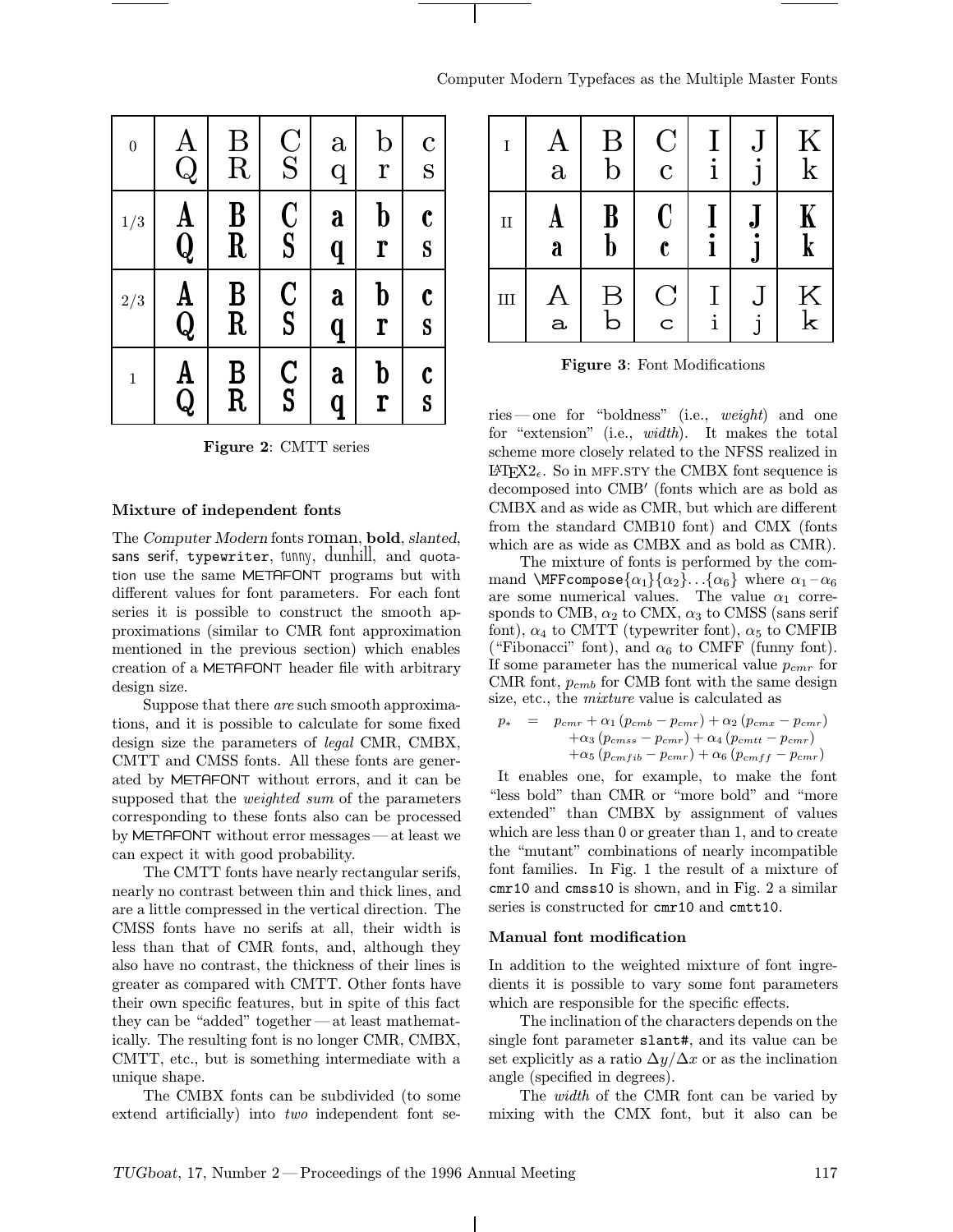scaled explicitly by some factor specified by the user. Although this scaling skips some fine tuning of the font parameters, it can be advantageous to use it in some situations. For example, if we deal with CMTT fonts or CMSS fonts, mixing with CMX results also in some variation of the character shapes which can have an undesirable effect.

Similarly, the weight, i.e., the "boldness" of the characters, which can be controlled by mixing with CMB, can be defined also as a direct scaling of the font parameters which are responsible for this effect. The weight of "thin lines" and "thick lines" can be scaled independently, and in addition the user can specify explicitly the *contrast*—i.e., the ratio between thick and thin strokes of the characters.

The height of the vertical elements of the characters can be varied by the user with greater flexibility. That is, it is possible to scale independently

- the general height and the depth of the characters;
- the height of the capital characters, brackets, digits, etc., and the ascenders of the characters like  $b', t'$ ;
- the depth of commas and the ascenders of the characters like 'Q', 'y';
- the height of digits and the position of the horizontal bar for mathematical signs like  $+$ , −.

If several height factors are specified, their effect is combined. For example, the font cmdunh10 can be derived *exactly* from cmr10 by proper specification of all these factors.

Finally, the special scaling factors can be used to produce the special effects:

- scale the fine connection between thin and thick lines in 'h', 'm', 'n';
- scale the thickness of sharp corners in letters  $A', Y', 'w';$
- scale the diameters of dots in 'i', ':' and bulbs in 'a', 'c';
- scale the curvature of the serif footnotes.

and the logical flags can control the level of ligatures and to switch on/off square dots, sans serif mode, monospace mode, etc.

Fig. 3 demonstrates the examples of such modifications:

- font (I) is the standard cmr10 scaled at 1.8 times,
- font (II) differs from cmr10 by scaling the width by 0.8, the height by 1.2 and the width of bold lines by 1.5;

• font (III) differs from cmr10 by scaling the width by 1.2, the height by 0.8, the ascenders and descenders by 1.25, the width of bold lines by 0.8 and the width of thin lines by 2.4.

All the commands which allow performance of these modifications are described in MFF.STY manual in details.

### Automatic check of font parameters

Each specification of mff.sty parameters produces a unique font which belongs to the CMR/MF (Computer Modern Roman Master Font) font family and with a unique name specified by the user. Not all of these fonts are too pleasant, and not each variation of the parameters result to a font which is welldistinguished from the others. But at least it is an interesting toy for font maniacs.

There is a list of mutual relations between font parameters which are assumed implicitly in META- FONT programs for Computer Modern typefaces [1]. Although in reality most METAFONT source files violate these conditions, it is safer if the font parameters calculated by MFF.STY satisfy them. The command \MFFcheck sets the mode when these conditions are checked and the variable values are corrected if necessary. Nethertheless, several interesting effects can be achieved only without such automatic correction. The mode of automatic checking can be switched off by the command \MFFcheck.

#### Switch to other font classes

The L<sup>AT</sup>EX  $2\varepsilon$  NFSS classifies TEX font families in a way which is different from the logical structure of METAFONT programs. That is, the *italic* and SMALL caps are at the same family roman, together with bold and slanted fonts, although they are produced by a different driver files. Similarly, roman, typewriter and sans serif fonts are different families while they are generated by the same METAFONT script and their parameters can be varied so that one family is smoothly converted to another family.

In MFF.STY, there is no sharp boundary between roman, bold, slanted, typewriter, sans serif, quotation, funny and dunhill fonts—each font is smoothly converted to another one, while *italic* and small caps fonts are quite different. The MFF.STY macros assign different classes to these fonts to distinguish such differences from the font families used in NFSS. The following font classes can be used:

CMR Computer Modern Roman;

CMTI Computer Modern Text Italic; CMCSC Computer Modern Small Caps;